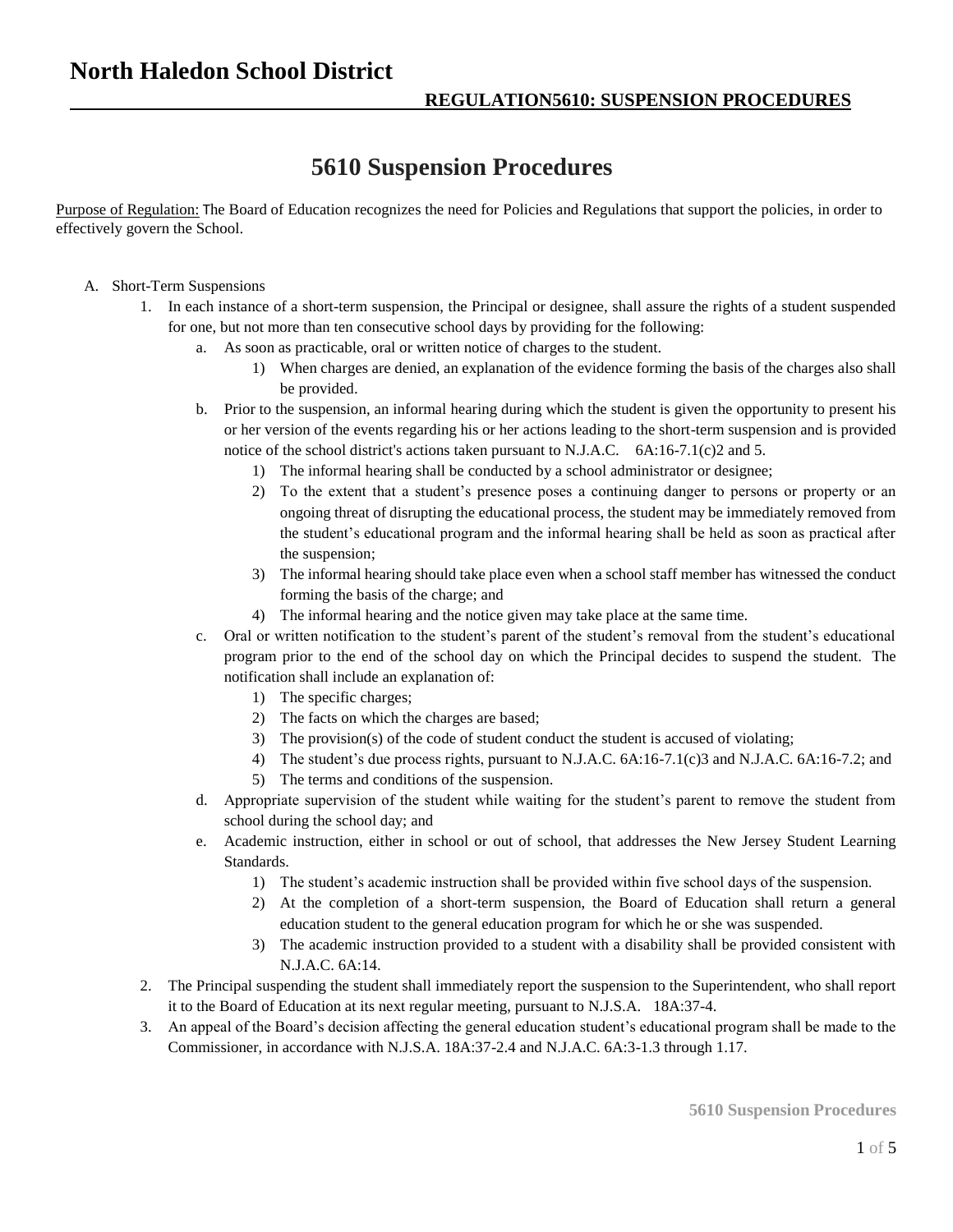- 4. For a student with a disability, the provisions set forth in N.J.A.C. 6A:16-7.2 shall be provided in addition to all procedural protections set forth in N.J.A.C. 6A:14.
- B. Long-Term Suspensions
	- 1. In each instance of a long-term suspension, the Principal or designee shall assure the rights of a student suspended for more than ten consecutive school days by providing the following:
		- a. Notification to the student of the charges prior to the student's removal from school;
		- b. Prior to the suspension, an informal hearing during which the student is given the opportunity to present his or her version of events regarding his or her actions leading to the long-term suspension and is provided notice of the school district's actions taken pursuant to N.J.A.C. 6A:16-7.1(c)2 and 5;
		- c. Immediate notification to the student's parent of the student's removal from school;
		- d. Appropriate supervision of the student while waiting for the student's parent to remove the student from school during the school day;
		- e. Written notification to the parent by the Superintendent or designee within two school days of the initiation of the suspension, stating:
			- 1) The specific charges;
			- 2) The facts on which the charges are based;
			- 3) The student's due process rights, pursuant to N.J.A.C. 6A:16-7.1(c)3 and N.J.A.C. 6A:16-7.3; and
			- 4) Further engagement by the student in conduct warranting expulsion, pursuant to N.J.S.A. 18A:37- 2, shall amount to a knowing and voluntary waiver of the student's right to a free public education, in the event that a decision to expel the student is made by the Board, pursuant to N.J.S.A. 18A:37- 2 and N.J.A.C. 6A:16-7.4.
				- a) The Board shall request from the parent and student written acknowledgement of the notification provided pursuant to N.J.A.C. 6A:16-7.3(a)5.iv subsequent to the removal of the student from his or her educational program, pursuant to N.J.A.C. 6A:16-7.3.
		- f. A list of witnesses and their statements or affidavits, if any, no later than five days prior to the formal hearing, pursuant to j. below;
		- g. For a student with a disability, a manifestation determination, pursuant to N.J.A.C. 6A:14-2.8 and the Federal regulations;
		- h. Information on the student's right to secure an attorney and legal resources available in the community identified pursuant to N.J.A.C. 6A:16-7.1(c)7;
		- i. Either in- or out-of-school educational services that are comparable to those provided in the public schools for students of similar grades and attainments, pursuant to N.J.S.A. 18A:38-25, which may include a public education program provided in accordance with N.J.A.C. 6A:16-9 or 10.
			- 1) The student's educational services shall be provided within five school days of the suspension.
			- 2) The Board shall make decisions regarding the appropriate educational program and support services for the suspended general education student based on the New Jersey Student Learning Standards and the following considerations:
				- a) A behavioral assessment or evaluation including, but not limited to, a referral to the Child Study Team, as appropriate;
				- b) The results of relevant testing, assessments, or evaluations of the student;
				- c) The student's academic, health, and behavioral records;
				- d) The recommendation of the Superintendent, Principal, or other relevant school or community resource;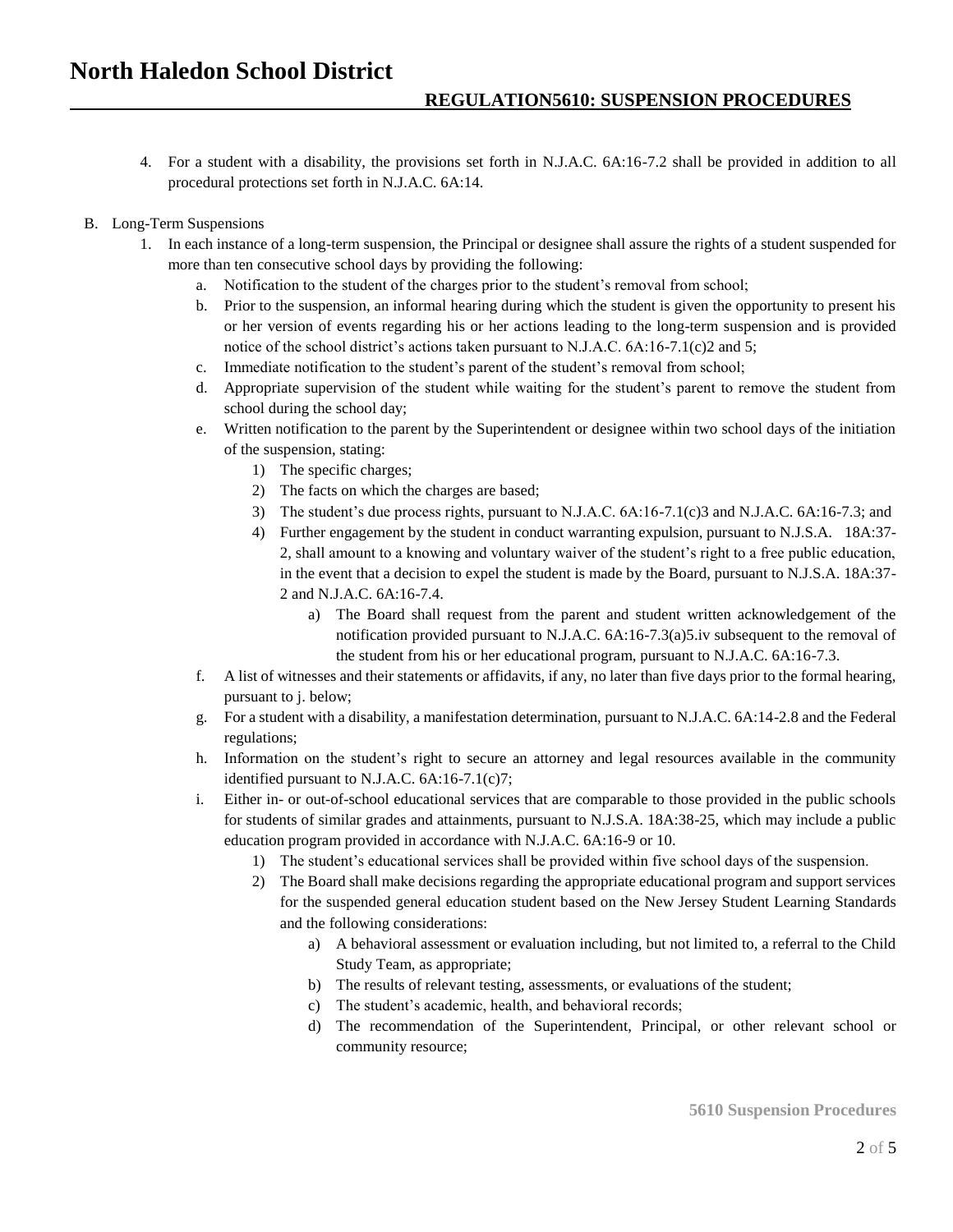- e) Considerations of parental input; or
- f) Consultation with the Intervention and Referral Services Team, in accordance with N.J.A.C. 6A:16-8.
- 3) Educational services provided to a student with a disability shall be provided consistent with N.J.A.C. 6A:14.
- j. A formal hearing before the Board that shall, at a minimum:
	- 1) Be conducted by the Board or delegated by the Board to a Board committee, a school administrator, or an impartial hearing officer for the purpose of determining facts or making recommendations.
		- a) Before taking final action, the Board as a whole shall receive and consider either a transcript or detailed report on the hearing.
	- 2) Include the opportunity for the student to:
		- a) Confront and cross-examine witnesses, if there is a question of fact; and
		- b) Present his or her own defense, and produce oral testimony or written supporting affidavits.
	- 3) Take place no later than thirty calendar days following the day the student is suspended from the general education program; and
	- 4) Result in the Board's decision that shall be based, at a minimum, on the preponderance of competent and credible evidence.
- k. A written statement to the student's parent regarding the Board's decision within five school days after the close of the hearing. The statement shall include at a minimum:
	- 1) The charges considered;
	- 2) A summary of the documentary or testimonial evidence from both the student and the administration that was brought before the Board at the hearing;
	- 3) Factual findings relative to each charge and the Board's determination of each charge;
	- 4) Identification of the educational services to be provided to the student, pursuant to i. above;
	- 5) The terms and conditions of the suspension; and
	- 6) The right to appeal to the Commissioner of Education the Board's decision regarding the student's general education program, in accordance with N.J.S.A. 18A:37-2.4 and N.J.A.C. 6A:3-1.3 through 1.17.
- l. If at any time it is found that the student did not commit the offense, the student shall be immediately returned to the program from which he or she was removed; and
- m. At the completion of a long-term suspension, the Board shall return the general education student to the general education program.
- 2. An appeal of the Board's decision regarding the general education student's program shall be made to the Commissioner of Education, in accordance with N.J.S.A. 18A:37-2.4 and N.J.A.C. 6A:3-1.3 through 1.17.
- 3. Suspension of a general education student shall not be continued beyond the Board's second regularly scheduled meeting following the suspension, unless the Board so determines, pursuant to N.J.S.A. 18A:37-5.
	- a. The Board shall determine whether to continue the suspension, pursuant to B.1. above, based on the following criteria:
		- 1) The nature and severity of the offense;
		- 2) The Board's removal decision;
		- 3) The results of relevant testing, assessments, or evaluations of the student; and
		- 4) The recommendation of the Superintendent, after considering input from the Principal or Director of the alternative education program or home or other in-school or out-of-school instruction program in which the student has been placed.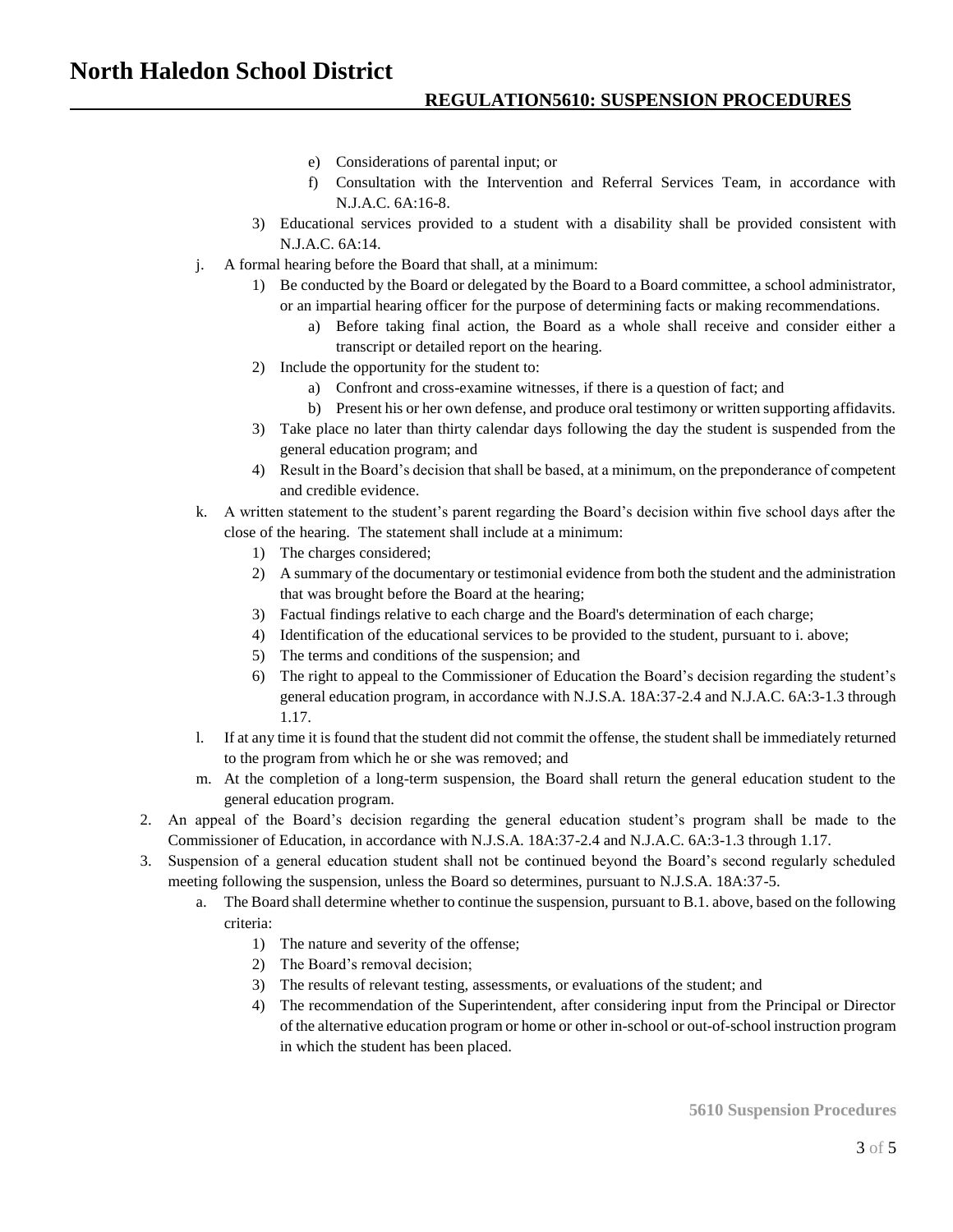- b. The Board shall develop and adopt policies and procedures providing for action on the continuation of student suspensions in the event of cancellation of the first or second regular Board meeting pursuant to N.J.S.A. 18A:37-4 and 5. In this unlikely event, a special committee of the Board, which will include the Superintendent of Schools or his/her designee, will be appointed by the Board President to make a decision on the continuation of the suspension. The committee's decision will be implemented subject to ratification of the committee's decision at the next regularly scheduled Board meeting.
- 4. When the Board votes to continue a general education student's suspension, it shall review the case, in consultation with the Superintendent, at each subsequent Board meeting for the purpose of determining:
	- a. The status of the student's suspension;
	- b. The appropriateness of the suspended student's current educational program; and
	- c. Whether the suspended student's current placement, pursuant to i. above, should continue or whether the student should return to the general education program.
- 5. When the Board votes to continue a general education student's suspension, it shall make, in consultation with the Superintendent, the final determination on:
	- a. When the student is prepared to return to the general education program;
	- b. Whether the student will remain in an alternative education program or receive home or other in-school or out-of-school instruction, based on the criteria set forth in B.3.a.(1) through (4) above; or
	- c. Whether to initiate expulsion proceedings in accordance with N.J.S.A. 18A:37-2, N.J.A.C. 6A:16-7.4, and Policy 5620.
- 6. The Board shall provide a general education student suspended under N.J.A.C. 6A:16-7.3 with an appropriate educational program or services, based on the criteria set forth under B.1.i.(2) above, until the student graduates from high school or reaches the age of twenty, whichever comes first.
	- a. The educational program shall be consistent with the provisions of N.J.A.C. 6A:16-9.2 and 10.2 and 6A:14- 2 and 4.3, whichever is applicable; or
	- b. The educational services provided, either in-school or out-of-school, shall be comparable to those provided in the public schools for students of similar grades and attainments, pursuant to the provisions of N.J.S.A. 18A:38-25.
- 7. For a student with a disability who receives a long-term suspension, the Board shall proceed in accordance with N.J.A.C. 6A:14 in determining or changing the student's educational placement to an interim or alternate educational setting.
	- a. All procedural protections set forth in N.J.A.C. 6A:14 and N.J.A.C. 6A:16-7.3 shall be afforded to a student with a disability who is subjected to a long-term suspension.
	- b. All decisions concerning the student's educational program or placement shall be made by the student's Individualized Education Program team.
	- c. The provisions of B.2. through B.6. above shall not apply to students with disabilities.